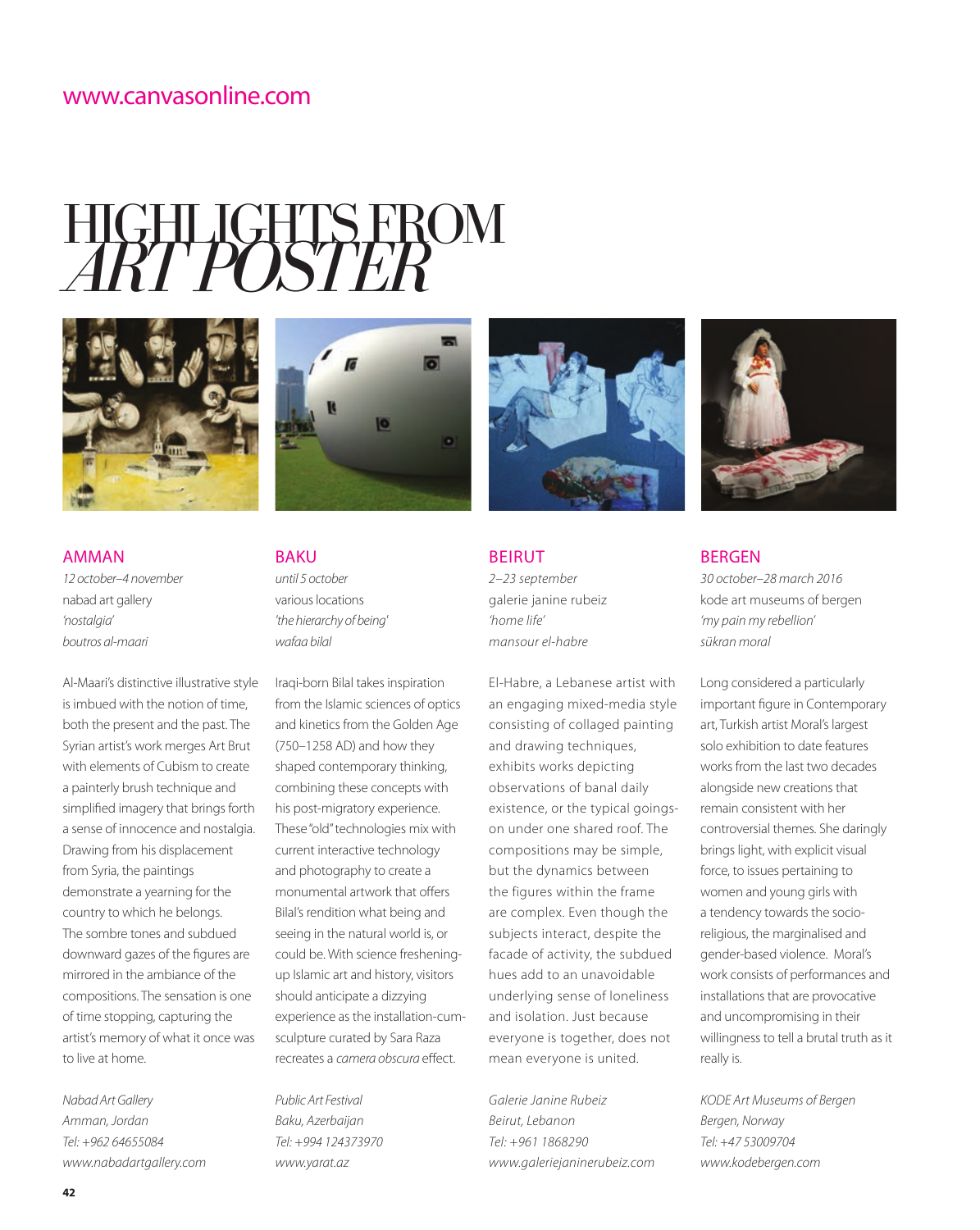## HIGHLIGHTS FROM *ART POSTER*



## DUBAI *until 15 september*

ayyam gallery al-quoz *'young artist-in-residency graduation exhibition' noor bahjat*

Ayyam introduces its first artist-inresidence under the mentorship of Tammam Azzam and Mohannad Orabi. Syrian artist Bahjat's artistic personality results in bold yet intimate gestural portraiture in strong colours, recalling an earlier Expressionist era of painting. She creates visual tension by oscillating between warm and cool hues within busy compositions that seem to want to break free of the canvases. The exhibition is supplemented through opening her studio space. Here the public can witness her process, research and incomplete works, offering rare, direct insight into the mind of the artist.

*Ayyam Gallery Dubai, UAE Tel: +971 43236242 www.ayyamgallery.com*



DUBAI *15 september–30 october*  ayyam gallery difc *'family portrait' mohannad orabi*

The eyes give it away in the monochromatic portraiture of Syrian artist Orabi's practice. Intrigued by the consciousness of youth. He explores the psychology of memory and how various factors affect the retrospective perception of one's formative years. Adding this more psychological approach to his characteristic use of traditional family-based imagery, he implements universal symbols that also stem from familyoriented objects. Somewhat melancholically, the figures gaze unrelentlessly outwards with history-filled eyes.

*Ayyam Gallery Dubai, UAE Tel: +971 43236242 www.ayyamgallery.com*



DUBAI *14 september–4 november*  green art gallery *'after the deluge' elias zayat*

Zayat, a seminal figure in Syria's Contemporary art development, draws heavily from his art restoration and history background. This exhibition visits the ancient city of Palmyra, known for co-existing alongside, instead of under, the Roman empire. Exploring varying chronological ancient accounts of a devastating flood, he uses this as a metaphor for rebuilding a new world after the previous one has been destroyed. The appropriately dramatic palettes are hot in hue, paintstrokes are mottled and expressive, and lively anthropomorphic figures dance in states of transition.

*Green Art Gallery Dubai, UAE Tel: +971 43469305 www.gagallery.com*



DUBAI *15 september–5 november*  lawrie shabibi *'immortals' adel abidin*

Iraqi artist Abidin deviates from his usual video installations and returns to painting after a 12-year pause. Showcasing four large oil paintings, he is not entirely able to break away from his recent practice and includes a handpainted site-specific installation. With imagery from Arab massmedia, Abidin explores their importance of the reach of political ideologies and their effects on shifting geographical boundaries. Without losing his tongue-incheek tone, he encourages viewers to look past the convincing method in which the news is expressed and to think critically.

*Lawrie Shabibi Dubai, UAE Tel: +971 4 3469906 www.lawrieshabibi.com*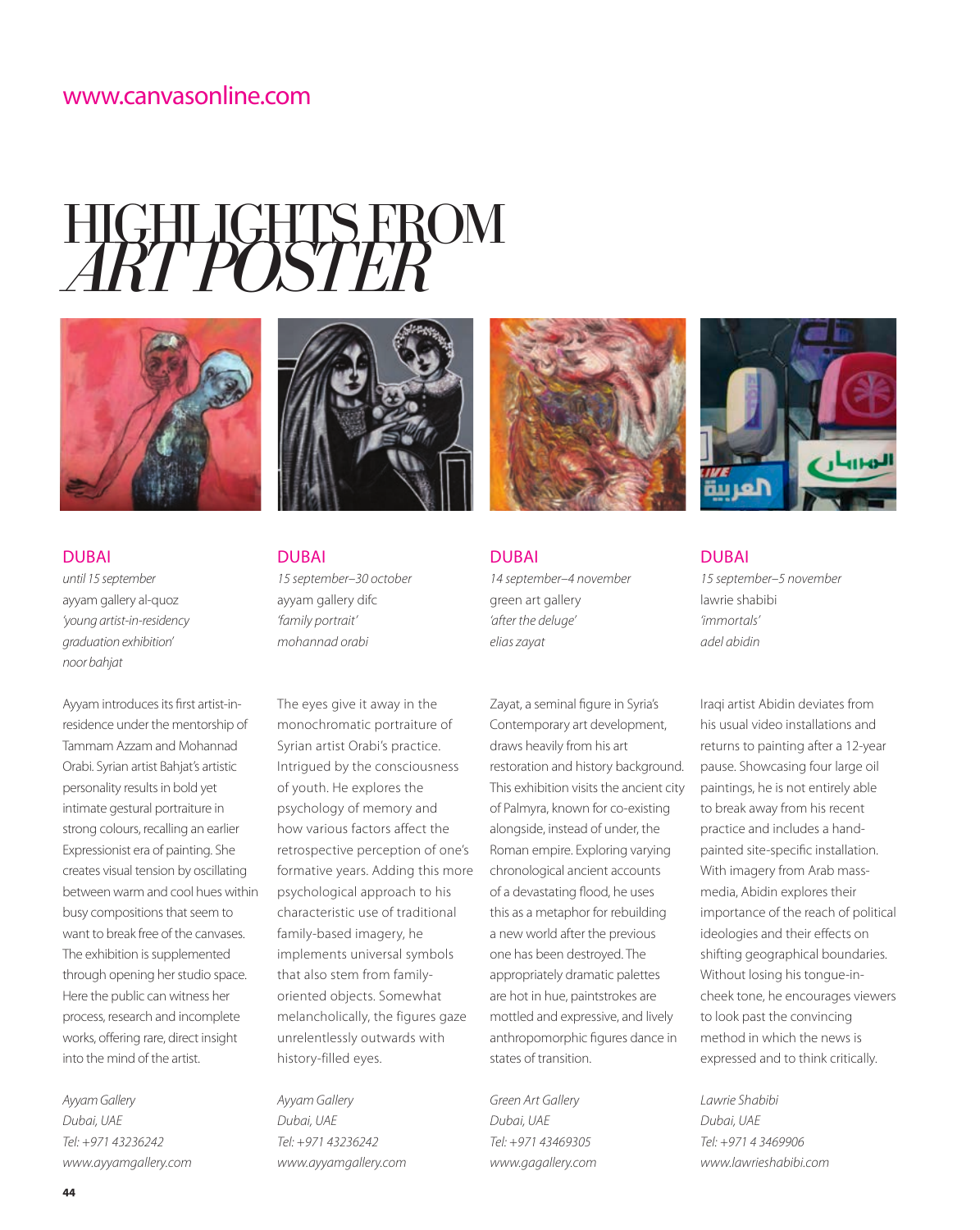# HIGHLIGHTS FROM *ART POSTER*





DUBAI *14 september–7 november*  carbon 12 *'double rainbow all the way' james clar*

In 2010, the Internet went mad with a YouTube video uploaded by a man expressing unparalleled joy at the sight of a double rainbow at a national park in the USA. This fragment of pop culture serves as the inspiration for American artist Clar's latest exhibition. Deconstructing the fundamentals of the clip, he questions the effects of technology on our consciousness and perceived realities, and the increasingly thin line between the two. Social media, the Internet and technology are key components in the conceptual play of the exhibition, featuring bold light installations that encompass humour and wonderment.

*Carbon 12 Dubai, UAE Tel: +971 43406016 www.carbon12dubai.com*

DUBAI *26 september–7 november* grey noise *'when all seemingly stands still'* 

Curated by Amanda Abi Khalil, this exhibition embodies the lacuna: the empty space between. Focusing on realities unravelled through political, personal and natural narratives, video works and images slow these narratives down to the point that everything seems to find itself at a standstill, waiting and observing a spectacle of obscure nothingness. Gathering artists connected to photography and painting, the artworks explore the innate poetry of the banal juxtaposed against the inevitable restlessness of anticipation in an exhibition that challenges the viewer's experience of viewing and time.

*Grey Noise Dubai, UAE Tel: +971 43790764 www.greynoise.org*



ISTANBUL *until 24 october*  galeri zilberman *'minor heroisms'*

This group exhibition presents a series of commissioned artworks by multi-disciplinary international artists exploring Islamic miniature art. Their interpretations are diverse *–* to the extent that even 'miniature' becomes relative. The traditional art form is revisited with a contemporary sociopolitical twist by illustrating lost heroic acts within daily struggles, opposing the long-adhered to practice and belief that the only worthwhile depictions were of the elite in the context of epic battles or mythological stories. Curated by Nat Muller, visitors should watch out for artists such as Pakistani Imran Qureshi, Turkish Burçak Bingöl and Iraqi Hayv Kahraman, among others.

*Galeri Zilberman Istanbul, Turkey Tel: +90 2122511214 www.galerizilberman.com*



### ISTANBUL

*1 september–31 october*  galeri nev istanbul *'natura' tayfun erdoğmuş*

These large-scale paintings of rusted-looking stains by Turkish artist Erdoğmuş are a visual feast composed of layered botanic elements. The ensuing chemical reactions as they rest together on the canvas turns Erdoğmuş into an alchemist. This meticulous process displays patience, an organically experimental approach to creation and an appreciation of the mystery of natural elements, and their ephemeral beauty and lifespan, all manipulated by creative liberty. Visitors will also have access to behind-the-scenes aspects of the artist's practice to further understand the technique and philosophy of his unique *oeuvre*.

*Galeri Nev Istanbul Istanbul, Turkey Tel: +90 2122521525 www.galerinevistanbul.com*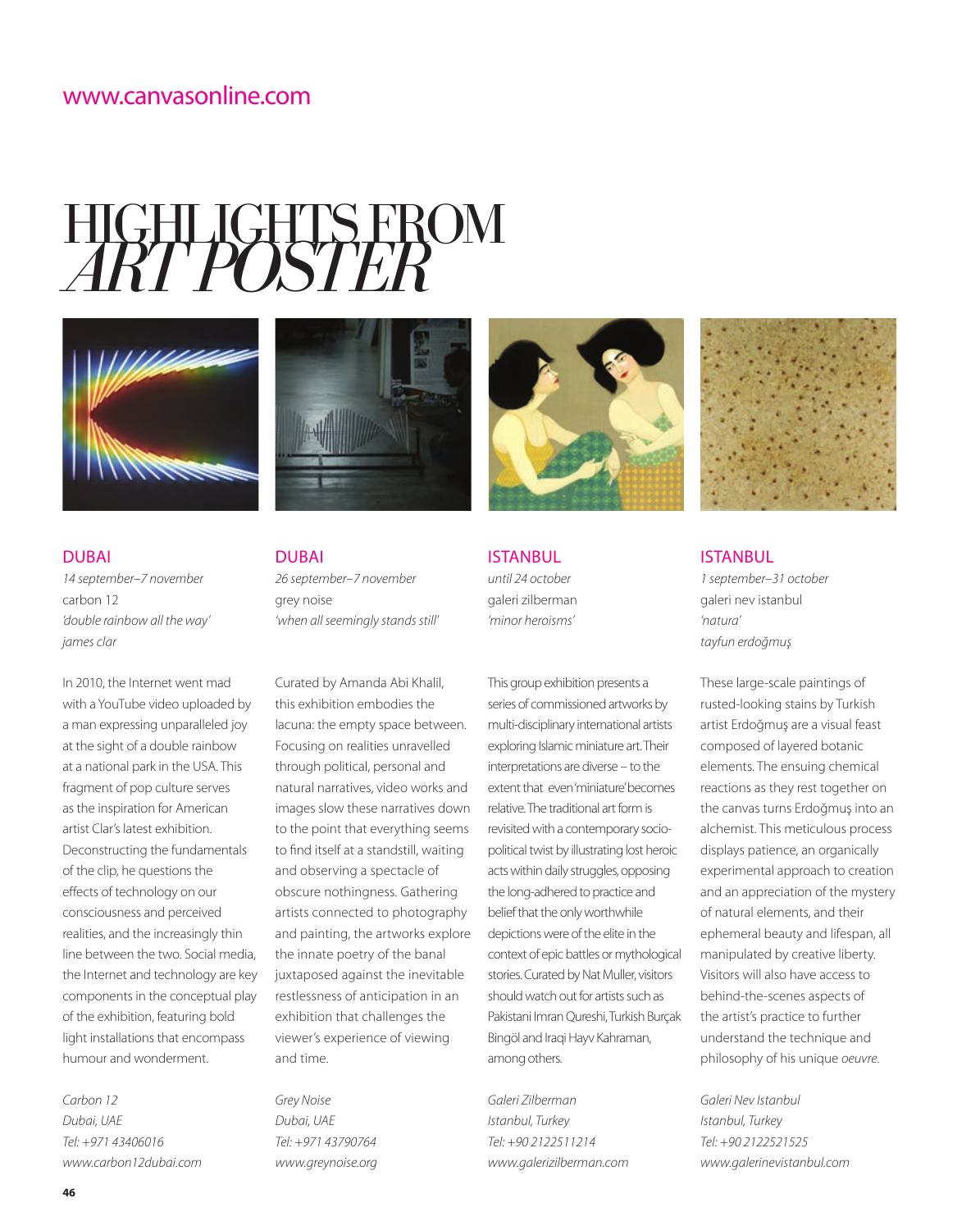# HIGHLIGHTS FROM *ART POSTER*





### ISTANBUL *5 september–1 november*  various locations *'saltwater: a theory of thought forms'*

The two-month-long 14th edition of the Istanbul Biennial has the theme this year of *Saltwater: A Theory of Thought Forms.*  Showcasing works by over 80 participants, the biennial has publicly announced its goal: to look for where to draw the line, to draw upon, and to draw out, through non-linear means, the connection between research in art and other knowledge areas. Bringing together a plethora of international artists of varying specialties, it provides an ideal opportunity to catch some of 2015's noteworthy works, such as Egyptian Wael Shawky's final episode from his *Crusades and Other Stories* video trilogy.

*Istanbul Biennial Istanbul, Turkey Tel: +90 2123340700 www.bienal.iksv.org*

### ISTANBUL

*until 14 november*  rampa gallery *'democratic luxury' hüseyin bahri alptekin*

The perils of a consumer society and its results, popularly coined as 'global junk', that is, plastics from mass production, constitute the retrospective of the late Alptekin. The Turkish artist's exhibited works span two decades, featuring photography, installation and video pieces, substantiating a practice revolving around the contemplation of the effects of plastic luxury that constantly enter our lives. Viewers are faced with objects as luxuries arbitrarily deemed necessary and valuable. With beauty contrasted against vulgarity, viewers are left with empty promises of attaining the best.

*Rampa Gallery Istanbul, Turkey Tel: +90 2123270800 www.rampaistanbul.com*



### **KRAKOW**

*until 27 september*  national museum at krakow *'ottomania: the ottoman orient in renaissance art'*

In collaboration with the Palais des Beaux-Arts (Brussels), this impressive exhibition 's most striking elements are masterfully painted artworks of Renaissance-artistry referencing a newer world. Over 150 works from collections of major international museums come together to represent the flourishing civilisations of both Europe and the Ottoman Empire. While theoretically opposing each other for centuries, there is a shared intrigue and obsession with the Ottoman Empire. Featuring artists such as Gentile Bellini, Hans Memling, Jacopo Tintoretto and Paolo Veronese, seen through the eyes of artists in an engaging memento of two powerful ancient worlds.

*National Museum at Krakow Krakow, Poland Tel: +48 124335500 www.mnk.pl*



### LONDON

*9–27 september*  the mosaic rooms *'tracing landscapes' dia batal*

Notions of home, ideas of belonging and the dilemma of lost identity inhabit designer Batal's work as three-dimensional mixedmedia reinterpretations of Arabic calligraphy, architectural forms and objects. The Beirut-born artist's representation of global issues, such as migration, spans the struggles of Palestinian children and the poetry of Mahmoud Darwish to the use of compasses. She incorporates a variety of media to manifest the problems of displacement, which she reveals is partially fuelled by a desire to produce an educational resource or achive for her own child, who is growing up outside her maternal homeland.

*The Mosaic Rooms London, UK Tel: +44 2073709990 www.mosaicrooms.org*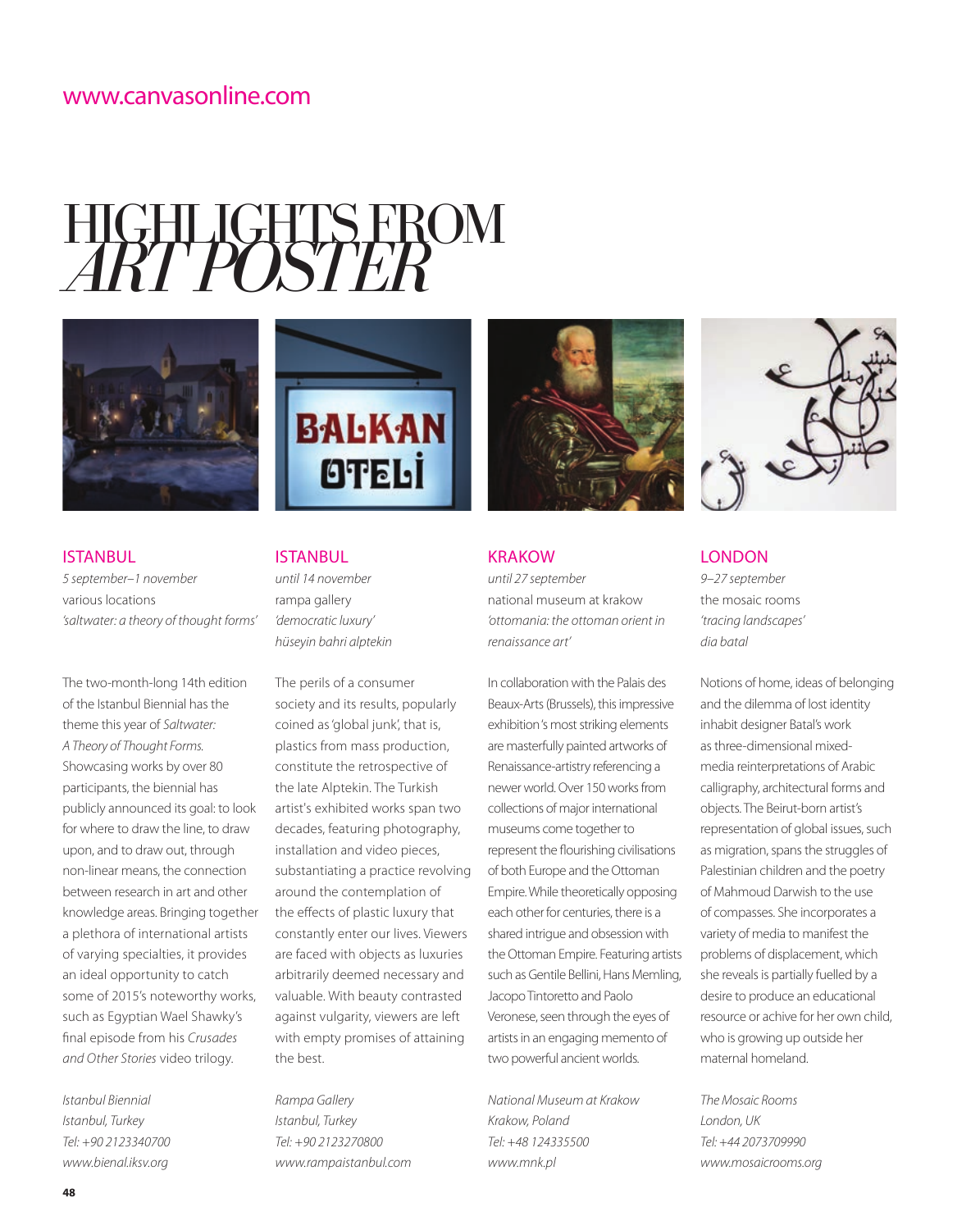# HIGHLIGHTS FROM *ART POSTER*



LONDON *until 8 november*  the british museum *'from the figurative to the abstract: modern art from the arab world'*

This group exhibition presents prominent Contemporary Middle Eastern artists such as Shafic Abboud (Lebanon), Michel Basbous (Lebanon), Safeya Binzagr (KSA), Sadik Kwaish Alfraji (Iraq), Tahar M'Guedmini (Tunisia), Marwan (Syria), Nabil Nahas (Lebanon) and Rafa Al Nasiri (Iraq). The works cover 60 years from North Africa to the eastern periphery of the Middle East and evoke a sense of nostalgia through the reiteration of the numerous influences and experiences within each of the artists' lives. Viewers can meander through a collection of rich histories, from traces of apprenticeship under European artists to evidence of Far East-acquired techniques.

*The British Museum London, UK Tel: +44 2073238299 www.britishmuseum.org*



**LONDON** *until 15 november*  selma feriani gallery *'derivable sculptures' ziad antar*

Seven peculiar concrete sculptures emerged from Lebanese artist Ziad Antar after visiting and photographing the monumental sculptures by Joan Miró, Henry Moore and César Baldaccini, among others, on Jeddah's corniche. Removed physically and conceptually from their initial context, these abstracted forms are the original sculptures, but with protective coverings over them to avoid damage from the surrounding city renovations. Delving into the development of a city in tandem with the creation and maintenance of public art, Antar comments on the role they play in metropolitan transformations.

*Selma Feriani Gallery London, UK Tel: +44 2074021162 www.selmaferiani.com*



MADRID *12 september–25 november*  casa árabe *'i spy with my little eye'*

The travelling exhibition contentiously gathers 13 emerging artists with ties to Beirut yet no direct experience of the civil wars. From photographs to found objects, their stories are presented with the intention of provoking emotions related to people abandoning their geographical homes to create new ones elsewhere. The title acts as a playfully blackhumoured, albeit inevitably sobering, reference to attempts to reassemble fragments to make sense of a displaced belonging. See *Canvas*'s review of the London leg of its journey on page 68.

*Casa Árabe Madrid, Spain Tel: +34 915633066 www.casaarabe.es*



MARRAKECH

*until 15 october*  galeri 127 *achraf baznani* 

Moroccan photographer Baznani's first exhibition presents his quirky Surrealist style. His vision manifests itself in various humorous depictions of himself in miniature form, made even more bizarre by the situations in which he places his mini-self. By interacting with normal-sized everyday objects, the absurdity of the contrasting proportions sparks existential questions mostly pertaining to "what if I were that small?" and the naturally ensuing challenges. Highly imaginative and full of wonder, this is a lighthearted exhibition that is accessible to all and reminds the viewer that art doesn't have to be serious.

*Galerie 127 Marrakech, Morocco Tel: +212 5244326 www.galerienathalielocatelli.com*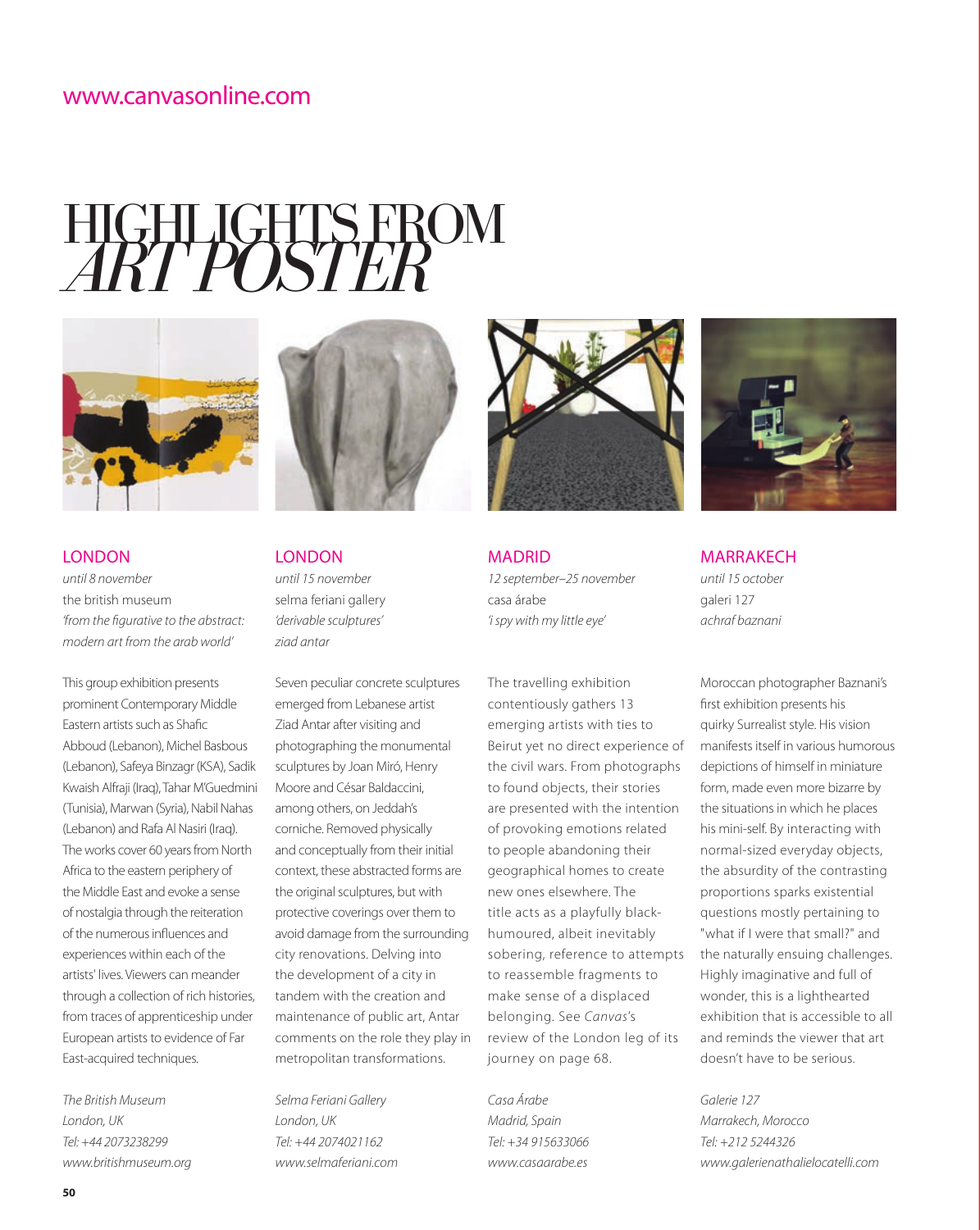# HIGHLIGHTS FROM *ART POSTER*





*until 4 october*  arab american national museum *'ten: the exhibition'*

The Arab American National Museum in Michigan celebrates a decade this year and to mark this special occasion, the museum showcases a group exhibition of artworks by 10 artists from across the diaspora. The theme fulfils the notion that Contemporary art has the ability to serve a purpose, particularly at a time when social and political issues are especially contentious and urgent. It explores how identity, migration and representation have long been a struggle for Arab communities. Curated by Ayyam Gallery's artistic director Maymanah Farhat, watch for artists such as Sama Alshaibi and Nazar Yahya, among others.

*Arab American National Museum Michigan, USA Tel: +1 3135822266 www.arabamericanmuseum.org*



NEW YORK *12 october–31 january 2016*  museum of modern art *walid raad*

Informed by his upbringing during the Lebanese civil war, Raad explores the construction of history and the authenticity, or lack thereof, of the resulting photographic and video documentation available to the public. The role of memory and narrative within archives related to conflict brings questions of genuineness versus the imagined to the discourse surrounding histories from the Arab world. The first comprehensive survey of Raad's practice, these themes are focused in the exhibited projects, *The Atlas Group* (1989–2004) and *Scratching on things I could disavow*  (2007–ongoing).

*Museum of Modern Art New York, USA Tel: +1 2127089400 www.moma.org*



PARIS *12 september–17 october*  galerie thaddaeus ropac *'idea of landscape' imran qureshi*

The red ground looks bloodsplattered from a distance. This is a common mistake visitors make at Qureshi's exhibitions. His use of a dried-blood shade of red paint leads the mind away from what in actuality are delicate floral motifs. Serving as metaphorical life and death in the context of the violence in the world today, most of the Pakistani artist's work implements a red hue to drive home this contrast, appearing in large-scale violent gestural splatterings that become more complex and gentle the closer the viewer steps. Expounding upon this theme, Qureshi incorporates paintings, works on paper and video.

*Galerie Thaddaeus Ropac Paris, France Tel: +33 142729900 www.ropac.net*



### SANKT GALLEN

*until 13 september*  kunst halle sankt gallen *'taqiyya - the right to duplicity' lawrence abu hamdan*

An extension of his parallel exhibition, *The All Hearing,* this marks Abu Hamdan's largest solo show. He explores the politics of listening, merging audiovisual installations, Islamic sermons, cassette tape audio, forensic audio analysis... If it has to do with sound, Abu Hamdan has it. This exhibition examines the voice as a key political instrument as it is the vehicle for truth or lies. With a new two-channel video installation as the centre piece, he uses the concept of *Taqiyya* (a theological, legal, linguistic and philosophical concept) which he summarises succinctly as, "the right to duplicity".

*Kunst Halle Sankt Gallen Sankt Gallen, Switzerland Tel: +41 712221014 www.kunsthallesanktgallen.ch*